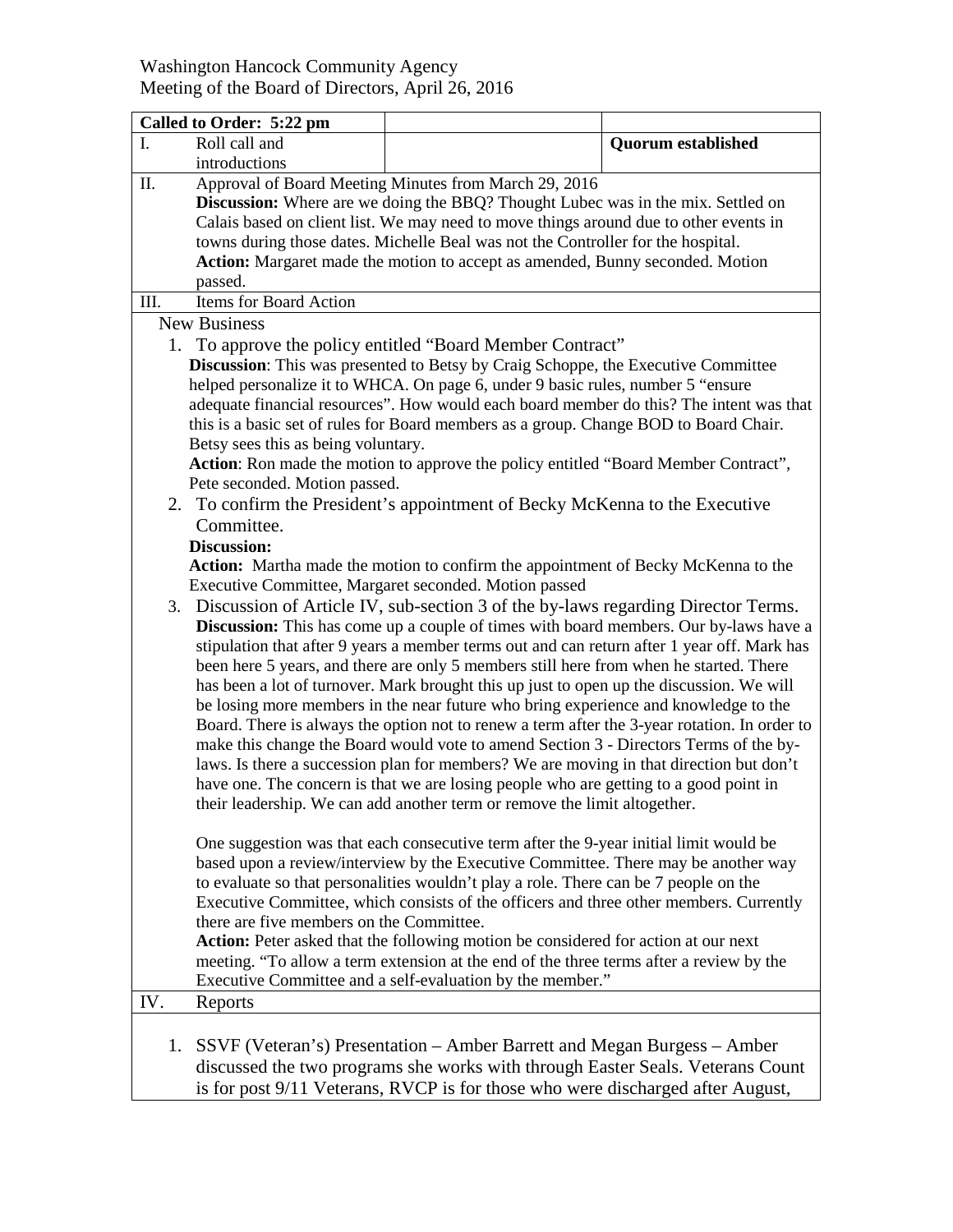2012. SSVF is for Veterans who are experiencing homelessness or are in imminent danger of becoming homeless. The program takes a housing first approach, with supportive services for any barriers to stable housing. This includes assistance with applying for benefits, helping to find employment, rent payments and security deposits, health referrals, etc.

It is difficult to locate clients due to the lack of shelters and the rural area we serve. We meet the Veteran where they are, whether it be in the woods, an encampment, or outside of Wal-Mart. We also lead the Point-In-Time count for our two counties for the unsheltered population. This helps count those not in shelters who live in conditions not considered acceptable for human habitation (includes campers). To date we have helped 232 people.

We also connect with other agencies to help Veterans in need who don't qualify for our program. One such time was when a Veteran in hospice wanted to be buried in his dress blues. Megan connected with the Marine Corps League to make this happen. He and his wife were thrilled to have the uniform in time for him to be able to put it on. Bobbi and Megan attended the funeral.

Amber had a client who had PTSD and other health issues. He called her one day stating he couldn't do it anymore, and she spoke with him to develop a safety plan. She went to see him in Aroostook County the next day to make a plan for him going forward, and one of his goals was to be out of pain due to his teeth. Amber found an agency who removed all of his teeth and will provide dentures, all at no cost to the Veteran. He has been going for treatment and is now stably housed and will be exiting the program soon.

They are starting to see more literally homeless Veterans this year than they have in the past two years. They are doing more outreach, and we are getting more involved with Veteran programs and issues, such as the Milbridge renovations.

- 2. President's Report Betsy Fitzgerald Please keep your calendars open for at least one of the BBQ events that will be happening over the summer. It helps all the way around to support the organization and the staff.
- 3. Report from the Building Committee Mark Green Mano en Mano is interested in contributing some funds to the Milbridge renovations for the central space. Suggestions have gone back to the architect, including to separate the two sections in some fashion. The May meeting should have further updates. The earliest construction will begin is in the fall.

The consideration of separating the buildings is due to the two funding sources for the project. Maine Housing is primarily funding the Veteran apartments and Mano en Mano is primarily funding the section they currently rent. It would also be easier to manage as two separate units. The committee is just exploring the possibility of this.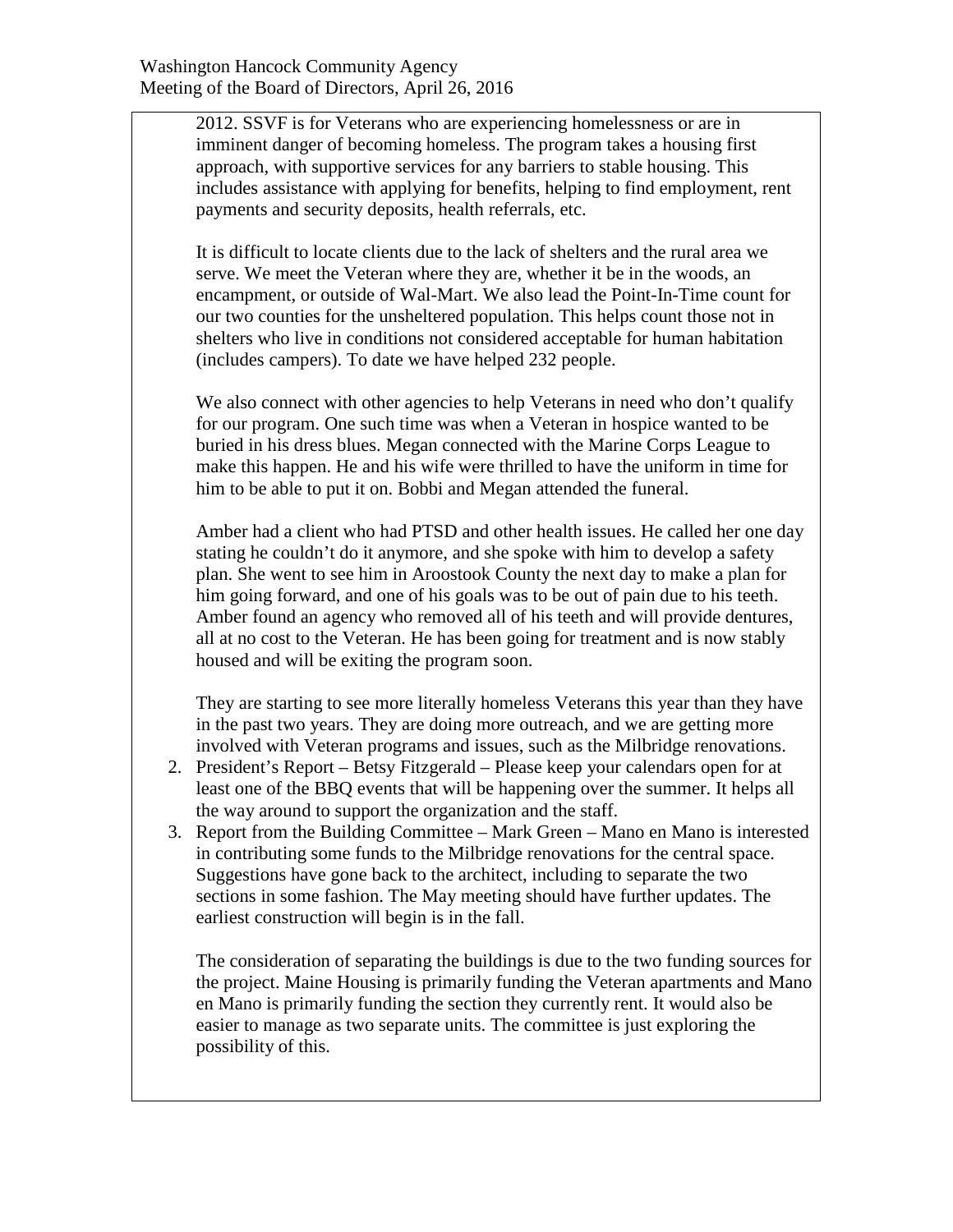- 4. Development Committee Report Ron King Reminder about the request for ten names to send the Bucket Campaign to. The Committee is also looking for members.
- 5. Executive Directors Report Mark Green We are currently quite busy with prospective new projects, most of which were covered in the written report. One that wasn't is the Women, Infant, and Children's (WIC) Program. It was run by Downeast Health Services, which fell apart. Family Planning then took over running it. The contract is now going out for bid. The letter of intent has to be in by early June. Mark will bring more details to the next meeting for a vote.

The Maine Community Action Association, of which we are a member, is applying for Healthy Maine Partnership funds for the state. Current Partnerships are disqualified from competing. The other health related project is the District Health Councils, who work to create a regional health plan. The state has put out an RFP to provide administrative services for the districts, and we have applied for our area.

Would the new programs be able to be handled adequately by current staff? We would need to hire staff to do this program. Most likely we would hire the staff who are currently doing it in Ellsworth, Machias, and Calais. The program will require an agency contribution in the form of CSBG. The board would need to approve it. It is unknown whether there is anyone else interested in the program.

6. Finance Directors Report – Kevin Bean – It was another good month. Our very small surplus from last month reverted back to a small deficit, but overall we saw a large increase in Transportation billings last month. We also paid out \$16,000 for our local share required to purchase new buses. We do have an aging fleet so these buses were needed. Some of the buses are from 2003. We have a request in for another bus, but that will be another year. Match was paid by the federal and state governments. Cash is still good at \$800K. ARs are high but are within historical limits. This summer he expects to clean out some old items. Overall revenues and expenses are under by 2%. Things are looking ahead positively. Currently the HHG program is showing a \$14K deficit, and Friendship Cottage is showing \$24K deficit. CSBG is providing a good portion of Anne's salary. Kevin expects that to end in late July/early August. We had some repairs for the rental properties this past month in Calais and Machias, which put us into a deficit for these properties.

The report from Bar Harbor Trust Services was handed out. We started out poorly due to the stock market performance in August. This past month was good for investments. Bar Harbor Trust will be coming to a future meeting to provide an in depth report. It was asked how it is determined to split our investments between cash and other options. There is an investment policy in place as well as a spending policy for the Endowment draw down. We did get away from the fossil investments. Kevin will provide new members with the policies.

The audit and 990 are still being worked on. We should be seeing both presented